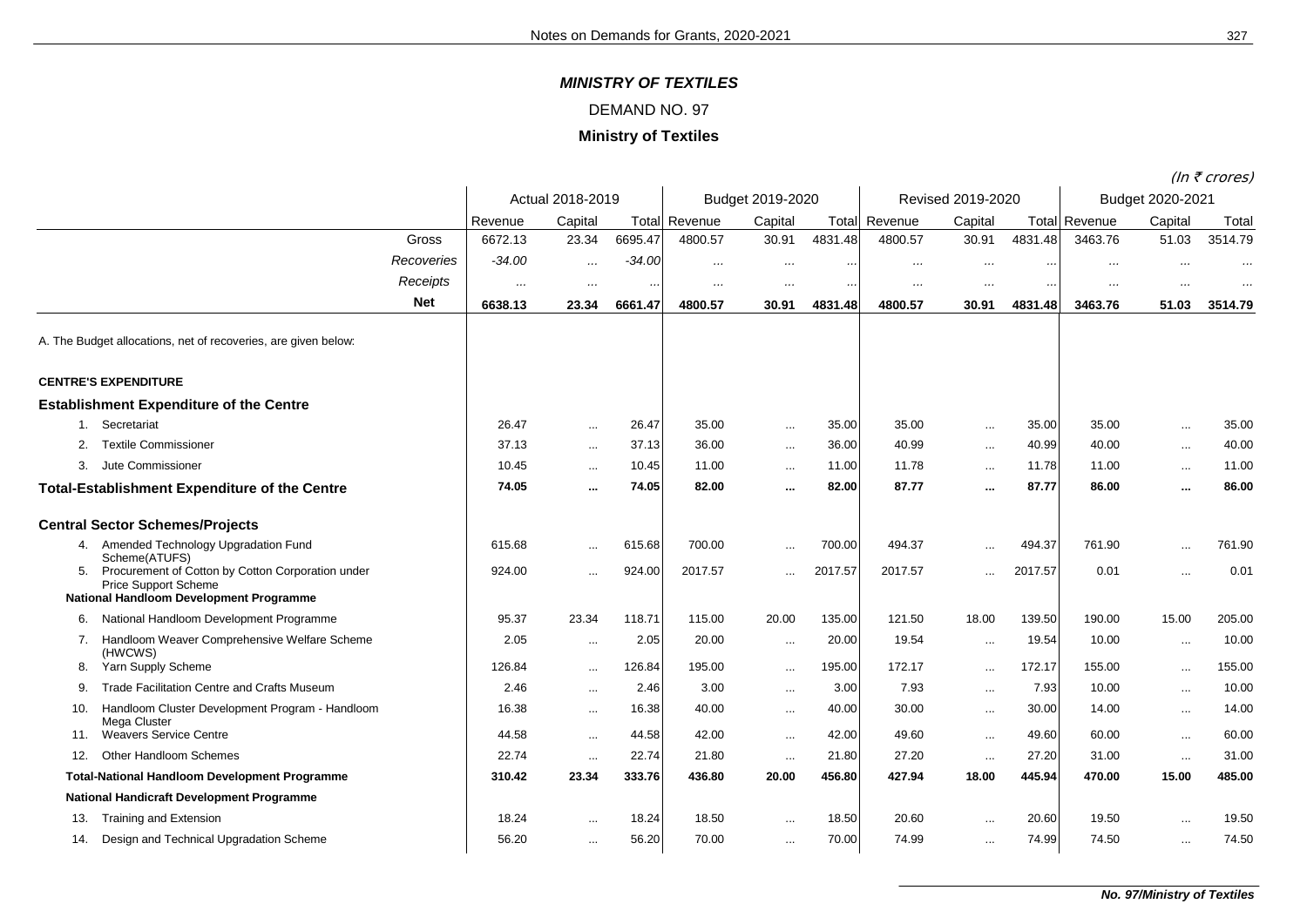|     |                                                                                 |                  |           |                      |                  |               |           | Revised 2019-2020             |           |                | $(III \setminus U \cup U \subset I)$ |           |                |  |
|-----|---------------------------------------------------------------------------------|------------------|-----------|----------------------|------------------|---------------|-----------|-------------------------------|-----------|----------------|--------------------------------------|-----------|----------------|--|
|     |                                                                                 | Actual 2018-2019 |           |                      | Budget 2019-2020 |               |           |                               |           |                | Budget 2020-2021                     |           |                |  |
| 15. | Ambedkar Hasthshilp Vikas Yojana                                                | Revenue<br>2.86  | Capital   | Total<br>2.86        | Revenue<br>6.00  | Capital       | 6.00      | <b>Total Revenue</b><br>11.50 | Capital   | Total<br>11.50 | Revenue<br>24.00                     | Capital   | Total<br>24.00 |  |
|     |                                                                                 | 30.92            | $\cdots$  |                      | 45.00            | $\sim$        | 45.00     | 55.00                         | $\sim$    | 55.00          | 59.00                                | $\ldots$  | 59.00          |  |
| 16. | <b>Marketing Support and Services</b>                                           |                  | $\ddotsc$ | 30.92                |                  | $\ddotsc$     |           |                               | $\ldots$  |                |                                      | $\ddotsc$ |                |  |
| 17. | Handicrafts Artisans comprehensive welfare scheme                               | 14.51            | $\sim$    | 14.51                | 26.00            | $\ldots$      | 26.00     | 24.44                         | $\ddotsc$ | 24.44          | 31.00                                | $\ldots$  | 31.00          |  |
| 18. | Research and Development - Handicrafts                                          | 3.23             | $\sim$    | 3.23                 | 9.50             | $\sim$        | 9.50      | 9.65                          | $\sim$    | 9.65           | 9.50                                 | $\sim$    | 9.50           |  |
| 19. | Human Resource Development- Handicrafts                                         | 17.00            | $\ddotsc$ | 17.00                | 26.15            | $\ldots$      | 26.15     | 26.15                         | $\ldots$  | 26.15          | 26.00                                | $\ldots$  | 26.00          |  |
| 20. | Infrastructure and Technology Development Scheme                                | $\ddotsc$        | $\cdots$  | $\ddotsc$            | 2.50             | 9.21          | 11.71     | 5.50                          | 11.21     | 16.71          | 6.00                                 | 36.00     | 42.00          |  |
| 21. | Development of other crafts in J and K                                          |                  | $\ddotsc$ | $\cdots$             | 0.01             | $\sim$ $\sim$ | 0.01      | 0.01                          | $\sim$    | 0.01           | 0.01                                 | $\sim$    | 0.01           |  |
| 22. | Handicraft Cluster Development Program - Handicraft<br>Mega Cluster             | 8.30             | $\ddotsc$ | 8.30                 | 30.00            | $\ldots$      | 30.00     | 34.98                         | $\ddotsc$ | 34.98          | 35.00                                | $\ldots$  | 35.00          |  |
| 23. | Other Handicraft schemes                                                        | 44.13            | $\ddotsc$ | 44.13                | 41.30            | $\sim$        | 41.30     | 57.28                         | $\sim$    | 57.28          | 67.20                                | $\sim$    | 67.20          |  |
| 24. | Hast Kala Academy                                                               |                  | $\ddotsc$ | $\ddot{\phantom{0}}$ | 2.00             | $\ldots$      | 2.00      | 1.00                          | $\ddotsc$ | 1.00           | 0.50                                 | $\sim$    | 0.50           |  |
|     | <b>Total-National Handicraft Development Programme</b>                          | 195.39           | $\cdots$  | 195.39               | 276.96           | 9.21          | 286.17    | 321.10                        | 11.21     | 332.31         | 352.21                               | 36.00     | 388.21         |  |
|     | <b>Development of Woollen Textiles</b>                                          |                  |           |                      |                  |               |           |                               |           |                |                                      |           |                |  |
| 25. | Integrated Wool Development Programme                                           | 3.30             | $\ddotsc$ | 3.30                 | 29.00            | $\ddotsc$     | 29.00     | 29.00                         | $\sim$    | 29.00          | 20.00                                | $\ddotsc$ | 20.00          |  |
|     | <b>Development of Silk Textiles</b>                                             |                  |           |                      |                  |               |           |                               |           |                |                                      |           |                |  |
| 26. | Central Silk Board                                                              | 601.29           | $\ddotsc$ | 601.29               | 730.00           | $\ldots$      | 730.00    | 765.45                        | $\ddotsc$ | 765.45         | 800.00                               | $\cdots$  | 800.00         |  |
| 27. | Silk Mega Cluster                                                               | $\ddotsc$        | $\ddotsc$ | $\ddotsc$            | 10.00            | $\ddotsc$     | 10.00     | $\ddotsc$                     | $\cdots$  |                | 10.00                                | $\cdots$  | 10.00          |  |
|     | <b>Total-Development of Silk Textiles</b>                                       | 601.29           | $\ddotsc$ | 601.29               | 740.00           | $\ddotsc$     | 740.00    | 765.45                        | $\cdots$  | 765.45         | 810.00                               | $\ddotsc$ | 810.00         |  |
|     | <b>Development of Jute Industries</b>                                           |                  |           |                      |                  |               |           |                               |           |                |                                      |           |                |  |
| 28. | Scheme for Development of Jute Sector                                           | 19.00            | $\ddotsc$ | 19.00                | 25.00            | $\ddotsc$     | 25.00     | 55.00                         | $\ddotsc$ | 55.00          | 95.00                                | $\ddotsc$ | 95.00          |  |
| 29. | Subsidy to Jute Corporation of India towards market                             | 7.50             | $\sim$    | 7.50                 | 8.00             | $\sim$        | 8.00      | 28.00                         | $\sim$    | 28.00          | 40.00                                | $\ldots$  | 40.00          |  |
| 30. | operation<br>Others (IJIRA, COP JC)                                             | 1.50             |           | 1.50                 | 1.55             |               | 1.55      | 1.55                          |           | 1.55           | 1.53                                 |           | 1.53           |  |
|     | <b>Total-Development of Jute Industries</b>                                     | 28.00            | $\ddotsc$ | 28.00                | 34.55            | $\ddotsc$     | 34.55     | 84.55                         | $\sim$    | 84.55          | 136.53                               | $\ddotsc$ | 136.53         |  |
|     | <b>Powerloom Promotion Scheme</b>                                               |                  | $\cdots$  |                      |                  |               |           |                               | $\cdots$  |                |                                      | $\cdots$  |                |  |
|     | Power Tex India                                                                 | 72.54            |           | 72.54                | 127.90           | 1.18          | 129.08    | 129.18                        | 1.18      | 130.36         | 110.00                               |           | 110.00         |  |
| 31. |                                                                                 |                  | $\ddotsc$ |                      |                  |               |           | 17.42                         |           |                |                                      | $\ddotsc$ | 25.00          |  |
| 32. | Comprehensive Powerloom Cluster Development<br>Program - Powerloom Mega Cluster | 14.85            | $\ddotsc$ | 14.85                | 25.00            | $\ldots$      | 25.00     |                               | $\ldots$  | 17.42          | 25.00                                | $\cdots$  |                |  |
| 33. | Group Insurance Scheme                                                          | 5.28             | $\ddotsc$ | 5.28                 | 5.00             | $\ldots$      | 5.00      | 5.00                          | $\ldots$  | 5.00           | 5.00                                 | $\ddotsc$ | 5.00           |  |
|     | <b>Total-Powerloom Promotion Scheme</b>                                         | 92.67            | $\ddotsc$ | 92.67                | 157.90           | 1.18          | 159.08    | 151.60                        | 1.18      | 152.78         | 140.00                               | $\cdots$  | 140.00         |  |
|     | <b>Textile Infrastructure</b>                                                   |                  |           |                      |                  |               |           |                               |           |                |                                      |           |                |  |
| 34. | Integrated Processing Development Scheme                                        |                  | $\ddotsc$ | $\ddotsc$            | 3.50             | $\ldots$      | 3.50      | 10.80                         | $\ddotsc$ | 10.80          | 50.00                                | $\cdots$  | 50.00          |  |
| 35. | Scheme for Integrated Textile Parks (SITP)                                      | 20.29            | $\ddotsc$ | 20.29                | 20.00            | $\ddotsc$     | 20.00     | 40.00                         | $\ddotsc$ | 40.00          | 80.00                                | $\ddotsc$ | 80.00          |  |
| 36. | <b>Workers Hostel</b>                                                           | 0.06             | $\ddotsc$ | 0.06                 | 1.00             | $\ddotsc$     | 1.00      | 1.00                          | $\ddotsc$ | 1.00           | 5.00                                 | $\ddotsc$ | 5.00           |  |
| 37. | <b>Assistant to Textile Committee</b>                                           | 40.40            | $\sim$    | 40.40                | 30.00            | $\sim$        | 30.00     | 54.50                         | $\sim$    | 54.50          | 80.00                                | $\sim$    | 80.00          |  |
| 38. | Flatted Factory cum Incubators                                                  |                  | $\ddotsc$ | $\ddotsc$            | 4.00             | $\ddotsc$     | 4.00      | 6.20                          | $\ldots$  | 6.20           | 8.00                                 | $\ldots$  | 8.00           |  |
| 39. | Remission of State Levies (ROSL)                                                | 3650.60          | $\ddotsc$ | 3650.60              | $\cdots$         | $\cdots$      | $\ddotsc$ | $\cdots$                      | $\cdots$  | $\sim$         | $\ddotsc$                            | $\cdots$  | $\ddotsc$      |  |
| 40. | Pradhan Mantri Paridhan Rojgar Protsahan Yojna                                  | $\cdots$         | $\cdots$  | $\ldots$             | 0.05             | $\ddotsc$     | 0.05      | 0.05                          | $\cdots$  | 0.05           | $\sim$ - $\sim$                      | $\cdots$  | $\sim$ $\sim$  |  |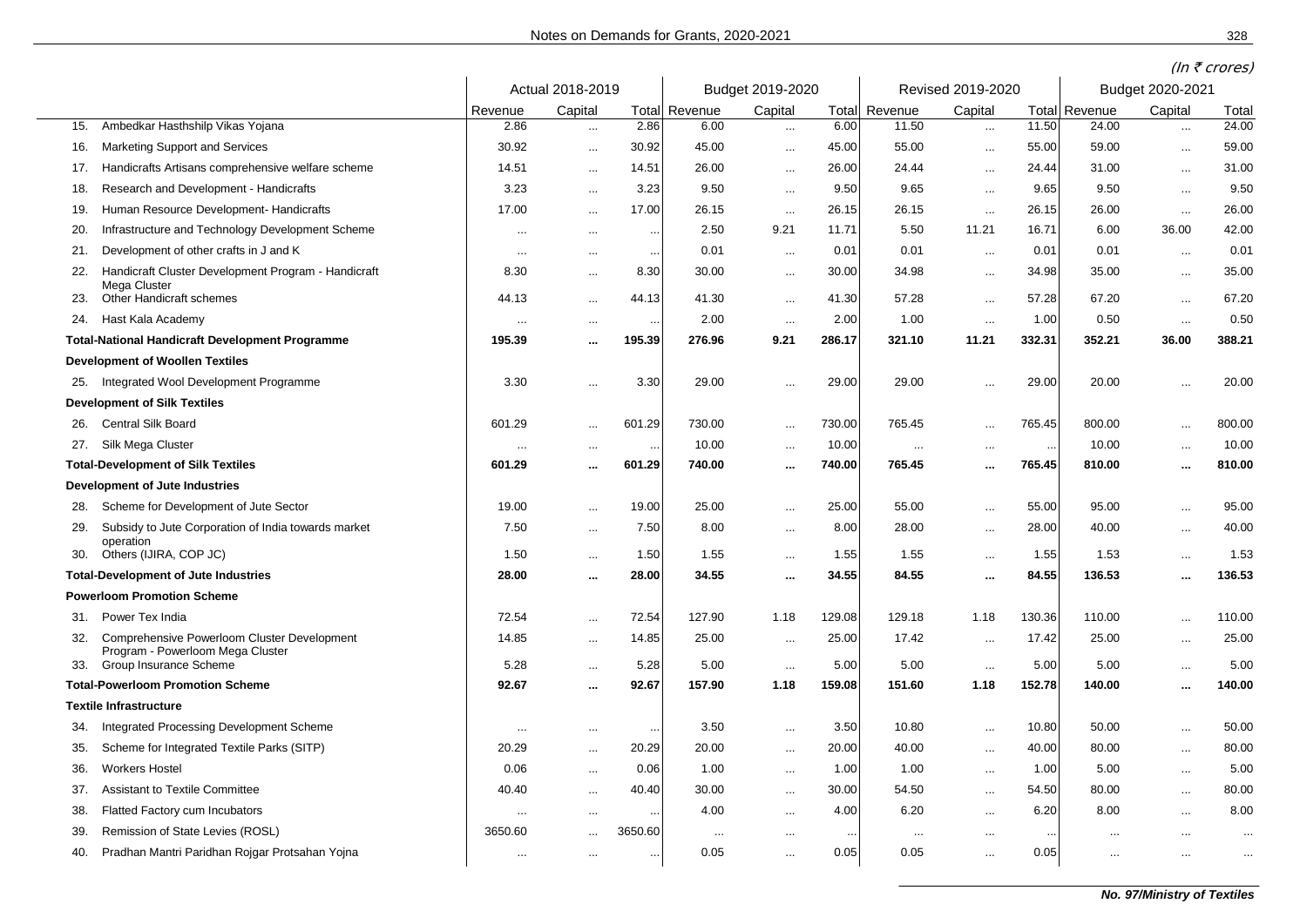|                                                                                              |                     |                    |                     |                          |                  |                 |                          |                   |                 |                     |                  | (In $\bar{\tau}$ crores) |  |  |
|----------------------------------------------------------------------------------------------|---------------------|--------------------|---------------------|--------------------------|------------------|-----------------|--------------------------|-------------------|-----------------|---------------------|------------------|--------------------------|--|--|
|                                                                                              |                     | Actual 2018-2019   |                     |                          | Budget 2019-2020 |                 |                          | Revised 2019-2020 |                 |                     | Budget 2020-2021 |                          |  |  |
|                                                                                              | Revenue             | Capital            | Total               | Revenue                  | Capital          | Total           | Revenue                  | Capital           | Total           | Revenue             | Capital          | Total                    |  |  |
| (PMPRPY)<br><b>Total-Textile Infrastructure</b>                                              | 3711.35             |                    | 3711.35             | 58.55                    | m.               | 58.55           | 112.55                   | $\cdots$          | 112.55          | 223.00              |                  | 223.00                   |  |  |
| <b>Research and Capacity Building</b>                                                        |                     |                    |                     |                          |                  |                 |                          |                   |                 |                     |                  |                          |  |  |
| <b>Export Promotion Studies</b><br>41.                                                       | 1.11                | $\ddotsc$          | 1.11                | 1.00                     | $\cdots$         | 1.00            | 3.19                     | $\cdots$          | 3.19            | 34.00               | $\cdots$         | 34.00                    |  |  |
| <b>Textile Labour Rehabilitation Scheme</b><br>42.                                           | $\cdots$            | $\cdots$           | $\cdots$            | 1.50                     | $\cdots$         | 1.50            | 1.15                     | $\cdots$          | 1.15            | $\cdots$            | $\cdots$         | $\cdots$                 |  |  |
| Others (TRAs, COP)<br>43.                                                                    | 9.28                | $\cdots$           | 9.28                | 10.20                    | $\ldots$         | 10.20           | 10.78                    | $\cdots$          | 10.78           | 11.50               | $\cdots$         | 11.50                    |  |  |
| Integrated Scheme for Skill Development<br>44.                                               | 18.39               | $\ddotsc$          | 18.39               | 100.50                   | $\cdots$         | 100.50          | 100.50                   | $\cdots$          | 100.50          | 150.00              | $\ddotsc$        | 150.00                   |  |  |
| R and D Textiles<br>45.                                                                      | 2.86                | $\ddotsc$          | 2.86                | 0.01                     | $\ldots$         | 0.01            | 15.01                    | $\cdots$          | 15.01           | 23.00               | $\ddotsc$        | 23.00                    |  |  |
| National Institute of Fashion Technology (NIFT)<br>46.                                       | 18.63               |                    | 18.63               | 29.00                    | $\ldots$         | 29.00           | 52.00                    | $\ldots$          | 52.00           | 110.00              | $\ddotsc$        | 110.00                   |  |  |
| Technology Mission on Cotton<br>47.                                                          | $\cdots$            | $\cdots$           | $\cdots$            | 0.01                     | $\cdots$         | 0.01            | 0.01                     | $\cdots$          | 0.01            | $\cdots$            | $\cdots$         | $\ddotsc$                |  |  |
| Technology Mission on Knitwear<br>48.                                                        | $\cdots$            | $\ddotsc$          | $\cdots$            | 0.01                     | $\cdots$         | 0.01            | 0.01                     | $\cdots$          | 0.01            | $\cdots$            | $\cdots$         | $\ddotsc$                |  |  |
| Technology Mission on Technical Textile<br>49.                                               | $\cdots$            | $\ddotsc$          | $\ldots$            | 0.01                     | $\cdots$         | 0.01            | 0.01                     | $\ddotsc$         | 0.01            | 0.01                | $\ddotsc$        | 0.01                     |  |  |
| <b>Total-Research and Capacity Building</b>                                                  | 50.27               |                    | 50.27               | 142.24                   | m.               | 142.24          | 182.66                   | œ.                | 182.66          | 328.51              | $\ddotsc$        | 328.51                   |  |  |
| <b>North East Textiles Promotion Scheme</b>                                                  |                     |                    |                     |                          |                  |                 |                          |                   |                 |                     |                  |                          |  |  |
| <b>NER Textiles Promotion Scheme</b><br>50.                                                  | 65.71               | $\ddotsc$          | 65.71               | 124.98                   | $\ddotsc$        | 124.98          | 109.99                   | $\ddotsc$         | 109.99          | 125.00              | $\ddotsc$        | 125.00                   |  |  |
| Scheme for Usage of Geotextiles in North East<br>51.                                         | $\cdots$            | $\cdots$           | $\sim$              | 0.01                     | $\cdots$         | 0.01            | 10.01                    | $\cdots$          | 10.01           | 10.00               | $\cdots$         | 10.00                    |  |  |
| Scheme for Promoting Agro Textiles in North East<br>52.                                      | $\cdots$            | $\cdots$           | $\sim$              | 0.01                     | $\sim$ $\sim$    | 0.01            | 6.01                     | $\cdots$          | 6.01            | 0.60                | $\cdots$         | 0.60                     |  |  |
| <b>Total-North East Textiles Promotion Scheme</b>                                            | 65.71               | $\cdots$           | 65.71               | 125.00                   | $\cdots$         | 125.00          | 126.01                   | $\cdots$          | 126.01          | 135.60              | $\cdots$         | 135.60                   |  |  |
| <b>Total-Central Sector Schemes/Projects</b>                                                 | 6598.08             | 23.34              | 6621.42             | 4718.57                  | 30.39            | 4748.96         | 4712.80                  | 30.39             | 4743.19         | 3377.76             | 51.00            | 3428.76                  |  |  |
| <b>Other Central Sector Expenditure</b><br><b>Public Sector Undertakings</b>                 |                     |                    |                     |                          |                  |                 |                          |                   |                 |                     |                  |                          |  |  |
| National Jute Manufacturers Corporation<br>53.                                               | $\ddotsc$           |                    | $\cdots$            | $\cdots$                 | 0.01             | 0.01            | $\ddotsc$                | 0.01              | 0.01            | $\cdots$            | 0.01             | 0.01                     |  |  |
| <b>Bird Jute Export Corporation</b><br>54.                                                   | $\cdots$            |                    | $\cdots$            | $\cdots$                 | 0.50             | 0.50            | $\sim$ $\sim$            | 0.50              | 0.50            | $\cdots$            | 0.01             | 0.01                     |  |  |
| <b>British India Corporation Limited</b><br>55.                                              | $\cdots$            | $\ddotsc$          | $\ddotsc$           | $\sim$ $\sim$            | 0.01             | 0.01            | $\sim$ $\sim$            | 0.01              | 0.01            | $\cdots$            | 0.01             | 0.01                     |  |  |
| <b>Total-Public Sector Undertakings</b>                                                      | - 11                |                    | $\cdots$            | $\cdots$                 | 0.52             | 0.52            | $\ddotsc$                | 0.52              | 0.52            | $\cdots$            | 0.03             | 0.03                     |  |  |
| <b>Others</b>                                                                                |                     |                    |                     |                          |                  |                 |                          |                   |                 |                     |                  |                          |  |  |
| 56. Actual Recovery                                                                          | $-34.00$            | $\ldots$           | $-34.00$            | $\cdots$                 | $\ldots$         | $\ddotsc$       | $\cdots$                 | $\ddotsc$         | $\cdot$ .       | $\cdots$            | $\ddotsc$        |                          |  |  |
| <b>Total-Other Central Sector Expenditure</b><br><b>Grand Total</b>                          | $-34.00$<br>6638.13 | $\ddotsc$<br>23.34 | $-34.00$<br>6661.47 | $\sim$ $\sim$<br>4800.57 | 0.52<br>30.91    | 0.52<br>4831.48 | $\sim$ $\sim$<br>4800.57 | 0.52<br>30.91     | 0.52<br>4831.48 | $\cdots$<br>3463.76 | 0.03<br>51.03    | 0.03<br>3514.79          |  |  |
| <b>B. Developmental Heads</b><br><b>Economic Services</b><br>1. Village and Small Industries | 1195.24             |                    | 1195.24             | 1511.91                  | $\ddotsc$        | 1511.91         | 1570.35                  | $\ddotsc$         | 1570.35         | 1671.21             | $\cdots$         | 1671.21                  |  |  |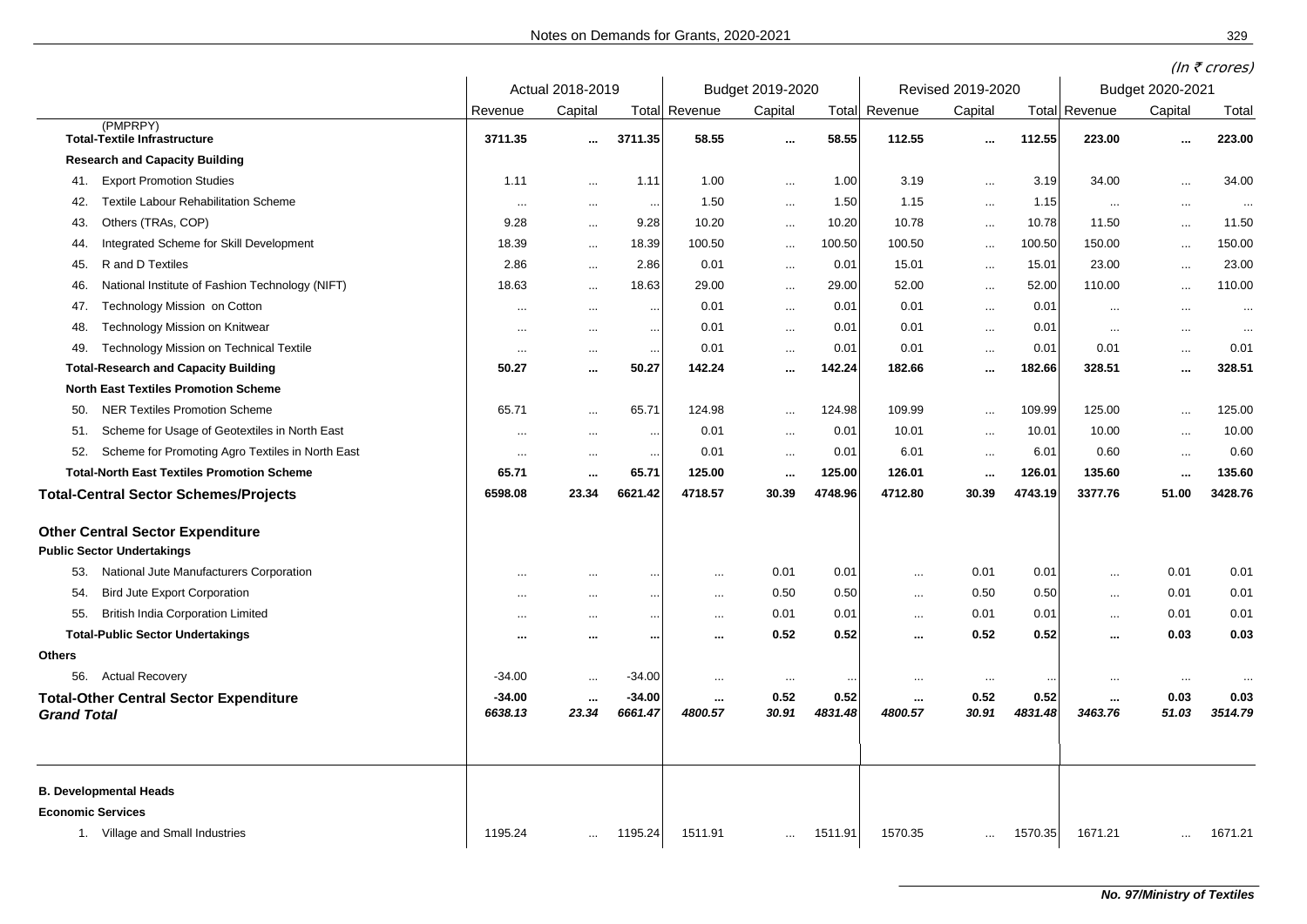|                                                 |                                                | Actual 2018-2019 |           |             | Budget 2019-2020      |           |                   | Revised 2019-2020 |           |                   | Budget 2020-2021     |                 |                   |
|-------------------------------------------------|------------------------------------------------|------------------|-----------|-------------|-----------------------|-----------|-------------------|-------------------|-----------|-------------------|----------------------|-----------------|-------------------|
|                                                 |                                                | Revenue          | Capital   |             | <b>Totall Revenue</b> | Capital   |                   | Totall Revenue    | Capital   |                   | <b>Total Revenue</b> | Capital         | Total             |
|                                                 | Industries                                     | 5416.42          | $\cdots$  | 5416.42     | 2980.41               | $\cdots$  | 2980.41           | 2921.97           | $\cdots$  | 2921.97           | 1483.29              | $\ldots$        | 1483.29           |
| 3.                                              | Secretariat-Economic Services                  | 26.47            | $\cdots$  | 26.47       | 35.00                 | $\cdots$  | 35.00             | 35.00             | $\cdots$  | 35.00             | 35.00                | $\cdots$        | 35.00             |
| 4.                                              | Capital Outlay on Village and Small Industries | $\cdots$         | 23.34     | 23.34       | $\cdots$              | 30.39     | 30.39             | $\cdots$          | 30.39     | 30.39             | $\cdots$             | 51.00           | 51.00             |
| 5.                                              | Loans for Consumer Industries                  | $\cdots$         | $\cdots$  | .           | .                     | 0.52      | 0.52              | $\cdots$          | 0.52      | 0.52              | $\cdots$             | 0.03            | 0.03              |
| <b>Total-Economic Services</b><br><b>Others</b> |                                                | 6638.13          | 23.34     | 6661.47     | 4527.32               | 30.91     | 4558.23           | 4527.32           | 30.91     | 4558.23           | 3189.50              | 51.03           | 3240.53           |
| 6.                                              | North Eastern Areas                            | $\cdots$         | $\cdots$  |             | 273.25                | $\cdots$  | 273.25            | 273.25            | $\cdots$  | 273.25            | 274.26               | $\cdots$        | 274.26            |
|                                                 | <b>Grants-in-aid to State Governments</b>      | $\cdots$         | $\cdots$  | $\cdots$    | .                     | $\cdots$  |                   | $\cdots$          | $\cdots$  |                   |                      | .               |                   |
| <b>Total-Others</b><br><b>Grand Total</b>       |                                                | ---<br>6638.13   | <br>23.34 | <br>6661.47 | 273.25<br>4800.57     | <br>30.91 | 273.25<br>4831.48 | 273.25<br>4800.57 | <br>30.91 | 273.25<br>4831.48 | 274.26<br>3463.76    | $\sim$<br>51.03 | 274.26<br>3514.79 |

1. **Secretariat:** Provides for the secretariat expenditure of the Ministry.

2. **Textile Commissioner:** Textile Commissioner implements the regulatory orders, administers Powerloom Service Centres, monitors the implementation of important schemes like Amended Technology Upgradation Fund Scheme (ATUFS) and Technology Mission on Cotton (TMC), maintains database for textiles etc.

3. **Jute Commissioner:** Jute Commissioner looks after the development of Jute Industry in India and also administers the Jute Textile (Control) Order,1956 and the Jute (Licensing and Control) Order,1961, which have now been amalgamated and is known as Jute and Jute Textile (Control) Order, 2000.

4. **Amended Technology Upgradation Fund Scheme(ATUFS):** The Scheme provides for Amended Technology Upgradation of the Textiles Industry with one time capital subsidy for eligible machinery.

5. **Procurement of Cotton by Cotton Corporation under Price Support Scheme:**..The Cotton Corporation of India (CCI) is mandated to undertake Support Price Operation. Whenever the market price of Kappas falls below/touches the minimum support price (MSP), the CCI is to undertake Support Price Operation and purchase Kappas at MSP. The loss, if any, incurred on account of Support Price Operation is reimbursed to CCI by the Government.

6. **National Handloom Development Programme:**..The schemes consisting National Handloom Development Programme, Handloom Weavers Comprehensive Welfare Scheme, Yarn Supply Scheme, Trade Facilitation Centre and Craft Museum, CHCDS - Handloom Mega Cluster, Weavers Service Centre and Others Handloom Programme.

7. **Handloom Weaver Comprehensive Welfare Scheme (HWCWS):** i) To provide health insurance to handloom weavers (ii) to provide life insurance cover to handloom weavers.

8. **Yarn Supply Scheme:** To provide all types of yarn to handloom weavers through NHDC.

9. **Trade Facilitation Centre and Crafts Museum:** To develop and promote rich tradition of handlooms of Varanasi.

10. **Handloom Cluster Development Program - Handloom Mega Cluster:**..To assist the entrepreneur/weavers to set up facilities with modern infrastructure, enhance the competitiveness of the clusters in terms of increased market share and ensuring increased productivity by higher unit value realization of the products. To meet the discerning and changing market demands both at domestic and at the international level and raise living standards of the weavers.

11. **Weavers Service Centre:** To provide skill, upgradation, design and technological support to handloom weavers and liaison with State Governments.

12. **Other Handloom Schemes:** The expenditure relates to establishment, office expenses, travel expenses and other Miscellaneous expenses relating to office of Development Commissioner (Handloom), Museum, Institute of Handloom Technology, Implementation of Handloom (Reservation) of Article of Production Act 1985 and Development Commissioner Handloom (Enforcement).

13. **Training and Extension:** These are administrative expenditure which are to be met for closed departmental training centres.

14. **Design and Technical Upgradation Scheme:** The scheme aims at upgradation of artisans skill through development of new design and supply of prototypes of improved/modern equipment to the craft persons, revival of rare crafts to preserve the Traditional Heritage.

15. **Ambedkar Hasthshilp Vikas Yojana:**..The scheme aims at promoting Indian handicrafts by developing artisans clusters into professionally managed and self reliant community enterprises on the principles of effective member participation and mutual cooperation.

16. **Marketing Support and Services:**..To develop, expand and sustain Marketing of Handicrafts with the objective of augmenting the employment and income of Crafts persons & to provide assistance to Council and Handicrafts Development Corporation For enhancement of Market share of Handicrafts in global markets,conducting Market research, workshops and seminar in India and abroad.

17. **Handicrafts Artisans comprehensive welfare scheme:**..The objective of the scheme is to provide life insurance protection to the Handicraft Artisans between the age group of 18-60 years.

 $(ln \overline{\epsilon}$  crores)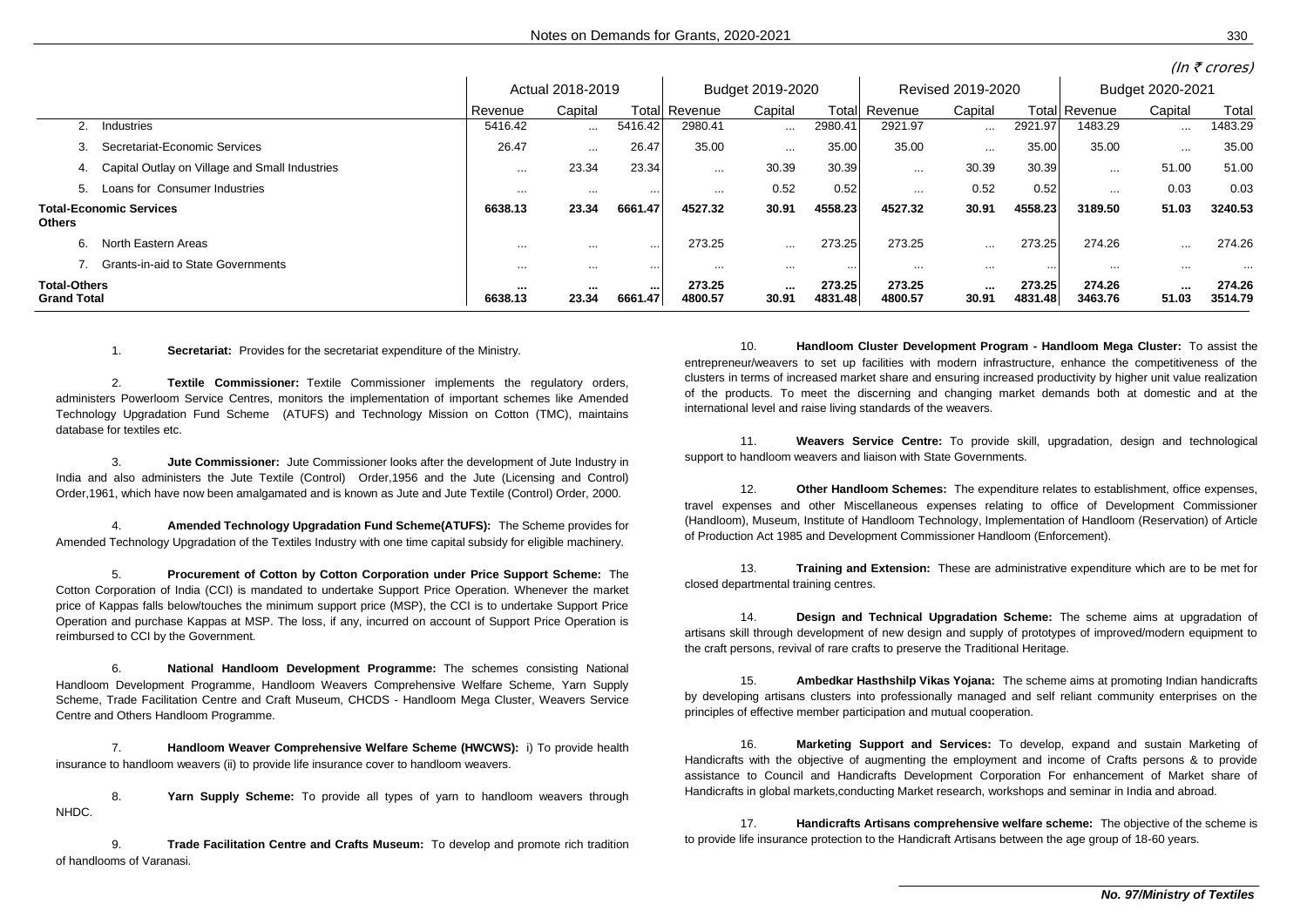18. **Research and Development - Handicrafts:**..To conduct studies for feedback on economic and social and aesthetic and promotional aspect of Handicrafts.

19. **Human Resource Development- Handicrafts:**..To provide training in special fields to staff working in O/o DC(H) and NGOs in Admn. IT, Financial Management and implementation of the projects.

20. **Infrastructure and Technology Development Scheme:** The provision is for Infrastructure and Technology Development Scheme.

21. **Development of other crafts in J and K:** To promote Handicrafts in Jammu and Kashmir

22. **Handicraft Cluster Development Program - Handicraft Mega Cluster:**..To setup Handicrafts Mega Clusters.

23. **Other Handicraft schemes:** The expenditure relates to establishment, office expenses, travel expenses and other Miscellaneous expenses relating office of DC (Handicraft), Indian Institute of Carpet Technology, Training & Extension, Marketing & Service Extension, Economic & Craft Research and Export Promotion.

24. **Hast Kala Academy:** Building of Hastkala Academy in Delhi with necessary Infrastructure.

25. **Integrated Wool Development Programme:** To provide support to Wool Industry and Wool Growers to qualitatively upgrade product and technology, providing wool processing facilities like scouring, carbonizing, carding, dying, spinning, knitting and to modernize existing machineries/plants, increase the production of Pashmina wool in Ladakh region, to provide remunerative returns to its wool growers and provide social security to wool growers and Administraive Expenses relating to Wool Development Board

26. **Central Silk Board:**..The Central Silk Board assists in the development of silk.

27. **Silk Mega Cluster:** Setting up of Silk Mega Cluster.

28. **Scheme for Development of Jute Sector:** The scheme provides for training/development, market promotion and development activities of National Jute Board. The expenses were earlier being met from payment against Jute Cess Collection.

29. **Subsidy to Jute Corporation of India towards market operation:**..To support JCI to conduct Minimum Support Price (MSP) operations.

30. **Others (IJIRA, COP JC):** Administrative Expenses of Indian Jute Industries Research Association, Commissioner of payment of Jute Companies.

31. **Power Tex India:** To modernize Powerloom sector, provide better technical service support to Powerloom industry/weavers, setting up new PSC, facilitation of marketing their products through buyer-seller meets, promoting awareness among the consumers about the latest designs, products and product diversification etc., establish Common Facility Center, yarn bank and Tex Venture Capital Fund in clusters and empower Powerloom industry. To facilitate the establishment of work sheds for modern looms in an existing or new cluster, which will provide required scale of economies for business operations.

32. **Comprehensive Powerloom Cluster Development Program - Powerloom Mega Cluster:** This includes provision for setting up of Powerloom Mega Cluster.

33. **Group Insurance Scheme:** To provide insurance cover to the Powerloom weavers in the case of natural death, accidental death as well as partial and permanent disability due to accident.

34. **Integrated Processing Development Scheme:**..To facilitate the textile industry to become globally competitive using environmentally friendly processing standards and technology.

35. **Scheme for Integrated Textile Parks (SITP):** To facilitate development of world-class infrastructure for setting up of textile units.

36. **Workers Hostel:** To promote availability of safe, adequate and conveniently located accommodation for textile and apparel industry workers in the form of workers hostels, within the proximity of areas of high concentration of textile or apparel industries.

37. **Assistant to Textile Committee:** Its functions are promotion of exports, research in technical and economic fields, consultancy, establishing standards for textiles and textile machinery, setting up of laboratories, and data collection etc

38. **Flatted Factory cum Incubators:** To create an integrated work space and linkages based entrepreneurial ecosystem for the start-ups.

39. **Remission of State Levies (ROSL):**..This scheme will provide a remittance of State Levies to garments exporters to make the garment industry more competitive in global market and also boosting Employment in this Sector.The Scheme has been discontinued w.e.f. 06.03.2019.

40. **Pradhan Mantri Paridhan Rojgar Protsahan Yojna (PMPRPY):** Under this scheme, the Government would provide the Employee Pension Scheme contribution of 8.33% of the employers for all new employees enrolling in EPFO under PMRPY for the first three years of their employment. This will boost employment in Textile Sector by incentivizing the employers to recruit unemployed persons and also to bring into the books the informal employees.

41. **Export Promotion Studies:** Encouraging Research Studies relating to steps and strategies for qualitative and quantitative important of textile exports.

42. **Textile Labour Rehabilitation Scheme:** To provide interim relief to textiles workers rendered unemployed due to permanent closer of any particular portion or entire textile units.

43. **Others (TRAs, COP):** To provide Grant-in-Aid towards recurring expenditure of Textiles Research Associations (TRAs) & Establishment of expenses of Commissioner of payments.

44. **Integrated Scheme for Skill Development:**..To train persons in Textiles and related sectors for skill development.

45. **R and D Textiles:**..To encourage research in the textiles and provide financial support to Textiles Research Associations (TRAs) Institutions etc.

46. **National Institute of Fashion Technology (NIFT):** NIFT offers various full time degree/diploma and part-time certificate programme to develop professionals for Fashion Industry.